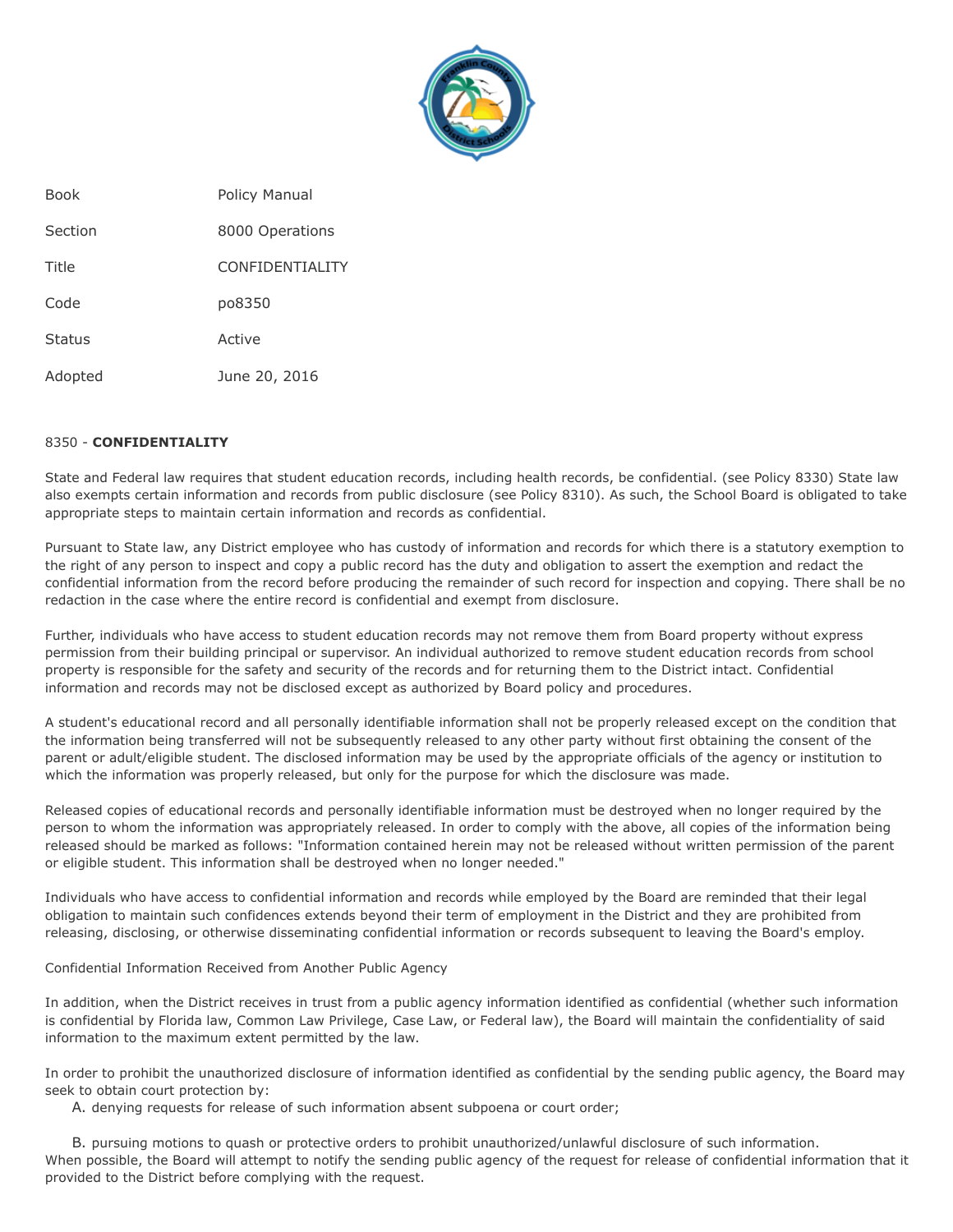Limited Use of Social Security Numbers and Other Statutorily Exempt Information

The District recognizes the need to safeguard privacy and restrict access to personally identifiable information contained in employee and student personnel records collected in the course of the District's business. Pursuant to State law, all social security numbers held by the District are confidential and exempt from F.S. 119.071 and Section 24(a), Article I of the State Constitution. This exemption applies to all social security numbers held by the District before, on, or after the effective date of this exemption. In addition, there are statutory exemptions for other personally identifiable information.

It is the policy of the Board that neither the Board nor its employees shall permit the release of the social security numbers or other statutorily exempt information of an employee, student, or other individual except in accordance with State and Federal law. Access to documents containing social security numbers shall be restricted to only those District employees who have a need to know such information.

Further, it is the policy of the Board that social security numbers shall only be collected in order to fulfill its responsibilities as prescribed by law. The District, upon the collection of an individual's social security number shall provide that person with a statement of the purpose or purposes for which the social security number is being collected and used. Social security numbers shall not be used by the District for any purpose other than the purpose or purposes stated when the social security number was collected.

Pursuant to State law, when a student enrolls in a District school, the District shall request that the student provide his/her social security number and shall indicate whether the student identification number assigned to the student is his/her social security number. A student satisfies this requirements by presenting his/her social security card or a copy of the card to a school enrollment official.

However, a student is not required to provide his/her social security number as a condition for enrollment or graduation. The District shall record the student's permanent record and shall indicate in that record if the number recorded is not a social security number.

Pursuant to State law, if a document containing social security numbers and/or other statutorily exempt information is to be released in compliance with a public records request, the social security numbers and/or the other statutorily exempt information shall be redacted before the document is provided to the requestor.

Social security numbers may be disclosed to another governmental entity or its agents or employees if disclosure is necessary for that agency to perform its duties and responsibilities. The District shall inform the receiving agency in writing of its obligation to maintain the confidential and exempt status of such information.

## Limitations on Collection and Retention of Certain Information

The District shall not collect, obtain, or retain information on the political affiliation, voting history, religious affiliation, or biometric information of a student or a parent or sibling of a student. For purposes of this paragraph, the term "biometric information" means information collected from the electronic measurement or evaluation of any physical or behavioral characteristics that are attributable to a single person, including fingerprint characteristics, hand characteristics, eye characteristics, vocal characteristics, and any other physical characteristics used for the purpose of electronically identifying that person with a high degree of certainty. Examples of biometric information include, but are not limited to, a fingerprint or hand scan, a retina or iris scan, a voice print, or a facial geometry scan.

No report or record relative to a student that includes a copy of a student's fingerprints will be maintained by the District. The Superintendent or designee will be responsible for the privacy and security of records that are not under the supervision of the school principal.

Responsibility to Enforce This Policy and Consequences for Failing to Do So

As described above, the Board prohibits the release of social security numbers and other statutorily exempt, confidential information to unauthorized persons or entities.

Employees who intentionally display, disclose, transfer, or unlawfully use the social security number of any student, employee, or other individual, as well as any other statutorily exempt, confidential information, in violation of this policy shall be subject to discipline, up to and including termination.

Accordingly, the Superintendent shall provide all staff with access to this policy. In addition, the Superintendent shall take the steps necessary so that staff who have access to files and records that contain confidential information and/or social security numbers are made aware of their responsibility to see that such information is released only in accordance with Federal and State law and this policy, as well as the consequences if they fail in that regard.

## **© Neola 2014**